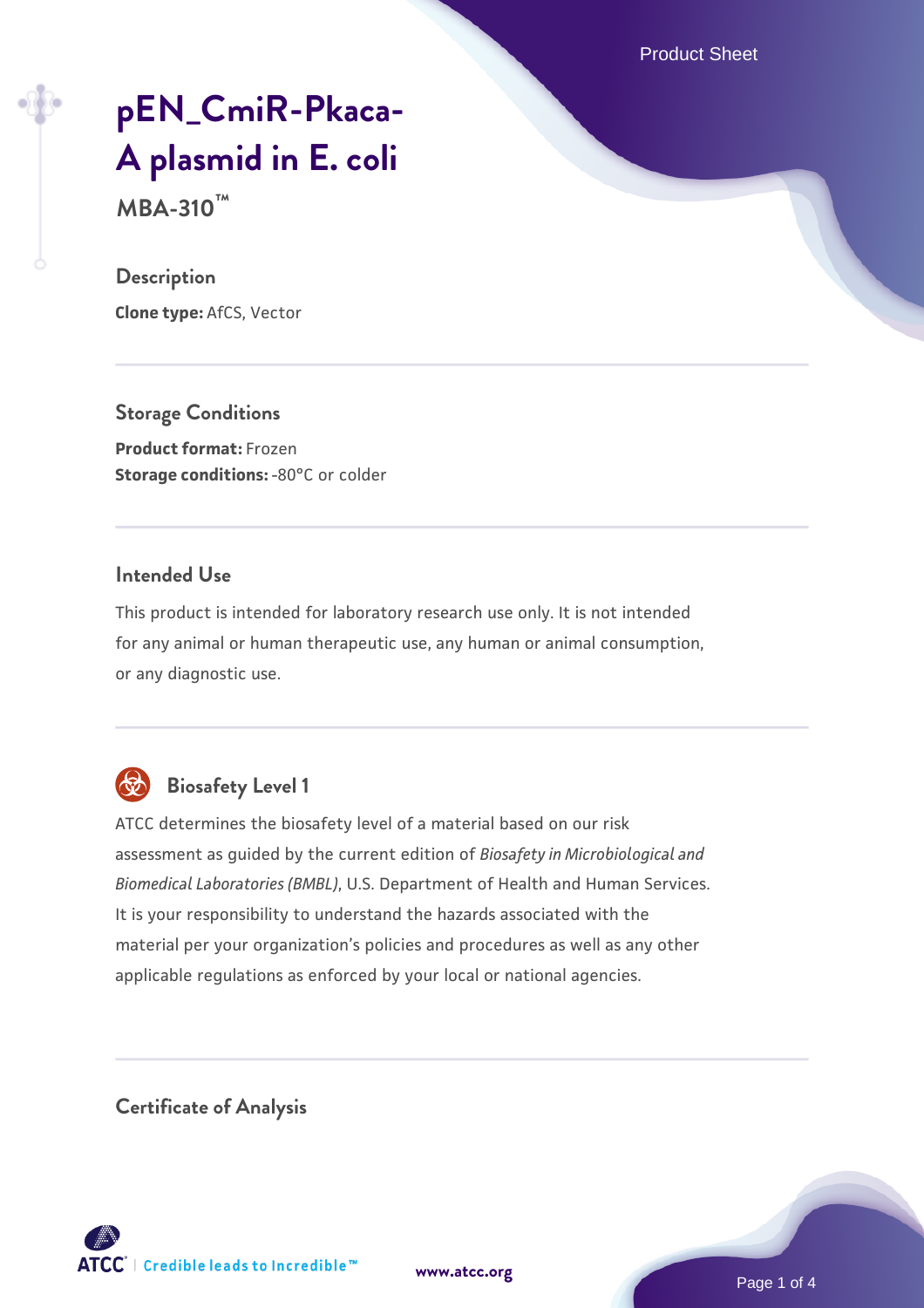### **[pEN\\_CmiR-Pkaca-A plasmid in E. coli](https://www.atcc.org/products/mba-310)** Product Sheet **MBA-310**

For batch-specific test results, refer to the applicable certificate of analysis that can be found at www.atcc.org.

#### **Vector Information**

**Intact vector size:** 4.403 **Vector name:** pEN\_CmiR-Pkaca-A plasmid in E. coli **Type of vector:** expression **Markers:** genR

#### **Growth Conditions**

**Temperature:** 37°C

#### **Material Citation**

If use of this material results in a scientific publication, please cite the material in the following manner: pEN\_CmiR-Pkaca-A plasmid in E. coli (ATCC MBA-310)

#### **References**

References and other information relating to this material are available at www.atcc.org.

#### **Warranty**

The product is provided 'AS IS' and the viability of ATCC<sup>®</sup> products is warranted for 30 days from the date of shipment, provided that the customer has stored and handled the product according to the information



**[www.atcc.org](http://www.atcc.org)**

Page 2 of 4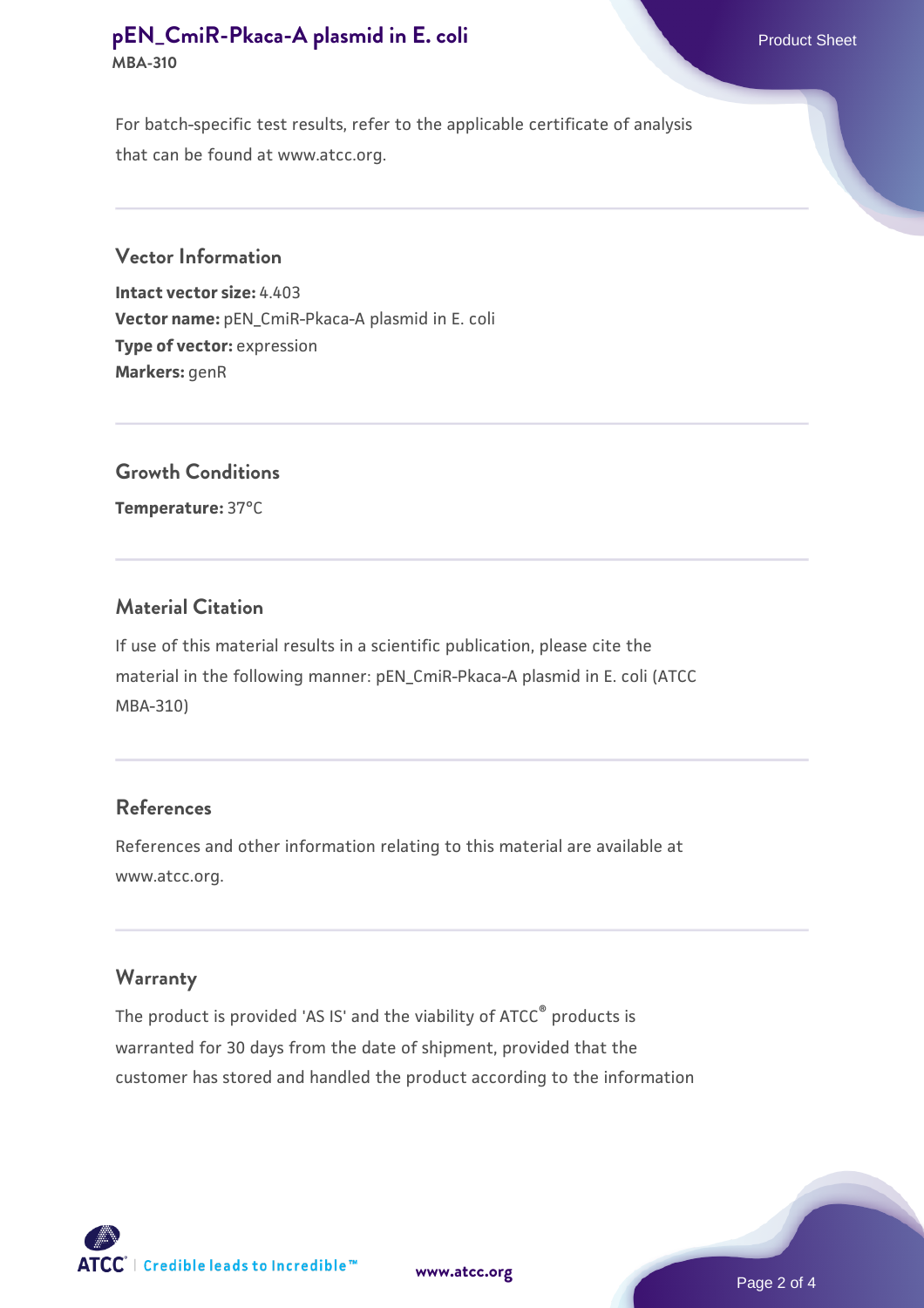#### **[pEN\\_CmiR-Pkaca-A plasmid in E. coli](https://www.atcc.org/products/mba-310)** Product Sheet **MBA-310**

included on the product information sheet, website, and Certificate of Analysis. For living cultures, ATCC lists the media formulation and reagents that have been found to be effective for the product. While other unspecified media and reagents may also produce satisfactory results, a change in the ATCC and/or depositor-recommended protocols may affect the recovery, growth, and/or function of the product. If an alternative medium formulation or reagent is used, the ATCC warranty for viability is no longer valid. Except as expressly set forth herein, no other warranties of any kind are provided, express or implied, including, but not limited to, any implied warranties of merchantability, fitness for a particular purpose, manufacture according to cGMP standards, typicality, safety, accuracy, and/or noninfringement.

#### **Disclaimers**

This product is intended for laboratory research use only. It is not intended for any animal or human therapeutic use, any human or animal consumption, or any diagnostic use. Any proposed commercial use is prohibited without a license from ATCC.

While ATCC uses reasonable efforts to include accurate and up-to-date information on this product sheet, ATCC makes no warranties or representations as to its accuracy. Citations from scientific literature and patents are provided for informational purposes only. ATCC does not warrant that such information has been confirmed to be accurate or complete and the customer bears the sole responsibility of confirming the accuracy and completeness of any such information.

This product is sent on the condition that the customer is responsible for and assumes all risk and responsibility in connection with the receipt, handling, storage, disposal, and use of the ATCC product including without limitation taking all appropriate safety and handling precautions to minimize health or environmental risk. As a condition of receiving the material, the customer agrees that any activity undertaken with the ATCC product and any progeny or modifications will be conducted in compliance with all applicable laws,



**[www.atcc.org](http://www.atcc.org)**

Page 3 of 4